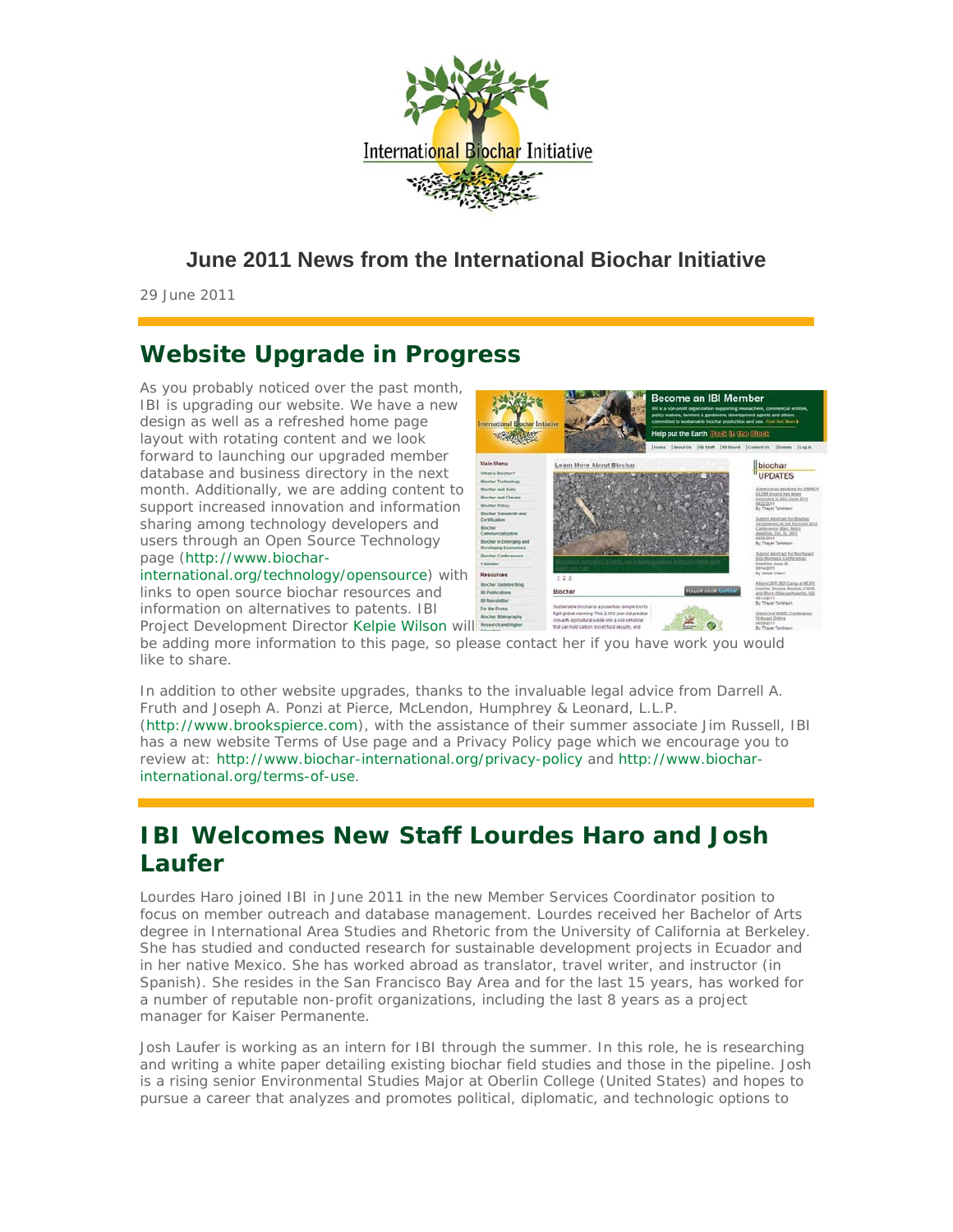prevent conflict arising from the interrelated issues of climate change, natural resource shortages, and food security. He is looking to work as a member of a think tank, or as a researcher and professor at an academic institution dedicated to these issues.

Kelpie Wilson has a new role at IBI as the IBI Project Development Director. She will focus on the characterization and standards work in the near term and will work with developing new projects around the world as time allows. Unfortunately, current funding levels are not enough to support full time hours for IBI staff.

## **Biochar Characterization Standards Are Essential to the Success of the Biochar Industry**

By: Debbie Reed, IBI Executive Director

The IBI Mission. The International Biochar Initiative (IBI) is a non-profit organization whose mission is to promote the development of biochar systems that follow Cradle to Cradle sustainability guidelines. In pursuit of this IBI supports the generation, review and dissemination of credible information on all aspects of biochar; and the development of sustainability guidelines that can be used to monitor and evaluate biochar projects and systems against these guidelines. IBI's success is built on the collective engagement, knowledge, goodwill, and spirit of the global biochar community, and progress in the field of biochar is dependent on the continued collaboration and engagement of this vibrant community.

**Why is IBI Pursuing Standards for Biochar?** IBI's vision is to help attain the commercial viability of sustainable biochar production and utilization at all scales, to enhance the global soil resource and to help combat climate change. It has become increasing clear to me in the 5 years that I have been with IBI that, before the industry can succeed in these efforts, we must define and be able to succinctly communicate what biochar is, as well as what it is not. To do this, we must establish standards and tests to confirm that a product intended for sale or use as biochar is, indeed, biochar. This is complicated by the fact that biochar is not just one singular material with a narrow set of characteristics or uses; rather, biochar is a spectrum of materials with a range of potential characteristics and uses that are dependent on multiple factors, including feedstock selection and preparation, processing parameters (temperature, time, presence or absence of oxygen, pressure, etc), and use of any posttreatments.

**What is the essence of biochar?** Given the wide range of characteristics and impacts of biochar materials, it is vital that, as an industry, we can identify and describe the essence of biochar—those essential characteristics that make it biochar—and that we can then link these characteristics to its beneficial attributes. Through this process of identification and attribution, we can establish the assurances upon which markets can be built, and a successful and viable industry can thrive. Short of that, we will remain challenged to define biochar and to describe its attributes and explain them scientifically or to create the necessary assurances to build markets that will make the industry commercially viable.

Click here to read the remainder of this letter: http://www.biochar-international.org/standards\_are\_essential.

The third version of the standards draft and all other updates are available at: http://www.biochar-international.org/characterizationstandard. We welcome all comments and suggestions from the biochar community as we proceed with development of these critical standards.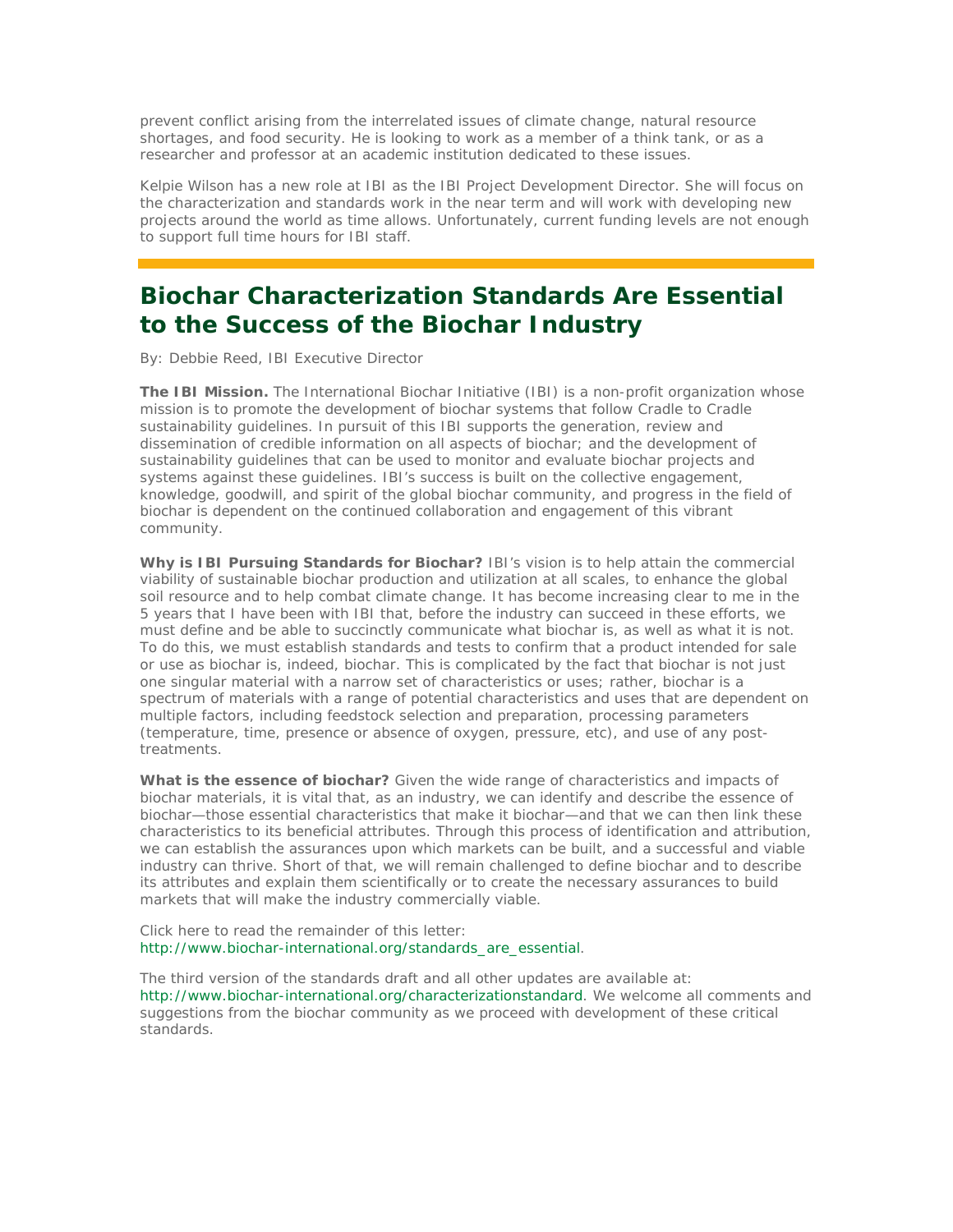## **Profile: A partnership between form and function: Proyecto Estufa Finca uses local materials to build elegant and sustainable biochar stoves in Costa Rica**

Proyecto Estufa Finca (The Farm Stove) project began in September 2009 when Costa Rican coffee grower Arturo Segura, owner of Sol Colibrí Organic Coffee, encountered SeaChar (the Seattle biochar group) cofounder Art Donnelly promoting biochar and his biochar producing gasifier cook-stove technology at an organic harvest fair in Seattle, WA, United States. In this chance convergence of people and ideas, Art saw an opportunity to implement his simple and elegant technology in the real world and Arturo saw a solution to a problem—every year in Costa Rica, approximately 150,000 migrant workers and their families come from Nicaragua and Panama to pick coffee. They live in tin-



roof shacks, generally without electricity or running water, cooking over open wood fires—a notorious source of upper respiratory health problems and driver of habitat destruction from overharvesting wood. The related respiratory disease is one of the leading causes of death in children under ten in this population. Arturo is a member of La Alianza, an organic coffee grower's cooperative, and he invited Art to bring his stoves to Costa Rica to help improve living conditions for the families that he and other members of the cooperative employ during the harvest season. Laboratory testing conducted at the Aprovecho Research Center (http://www.aprovecho.org) has shown these stoves burn with 91% lower emissions of particulate matter than a base-line open fire.

In January of 2010, Art traveled to Santa Maria de Dota, Costa Rica as a guest of Arturo and the members of La Alianza. Occurring during the height of the coffee harvest, this was the perfect opportunity to conduct a feasibility assessment for the introduction of biochar producing TLUD (top lit up-draft) stoves to this population.

Click here for the remainder of this story: http://www.biochar-international.org/profile/EstufaFinca

Photo: The project organizers are heartened to see the obvious signs of daily use at most of the households; they are told repeatedly: "it cooks faster, makes less smoke and uses less wood". Courtesy of Art Donnelly.

### **Biochar Briefs - News Roundup for June 2011**

We update the website daily with new articles on biochar. For more information, please see: http://www.biochar-international.org/newsbriefs

Time lapse photography is documenting plant growth on old mine tailings rehabilitated with biochar and other treatments in Colorado, US. **The project is headed by IBI member Morgan Williams**, executive director of the Flux Farm Foundation.

REFERTIL is a three million Euro project financed by the European Union under the Seventh Framework Programme that will develop an advanced and comprehensive treatment of organic waste that includes biochar. The project is funded for four years and involves business and academic partners in ten countries, including the Hungarian company Terra Humana, **headed by IBI member Edward Someus**.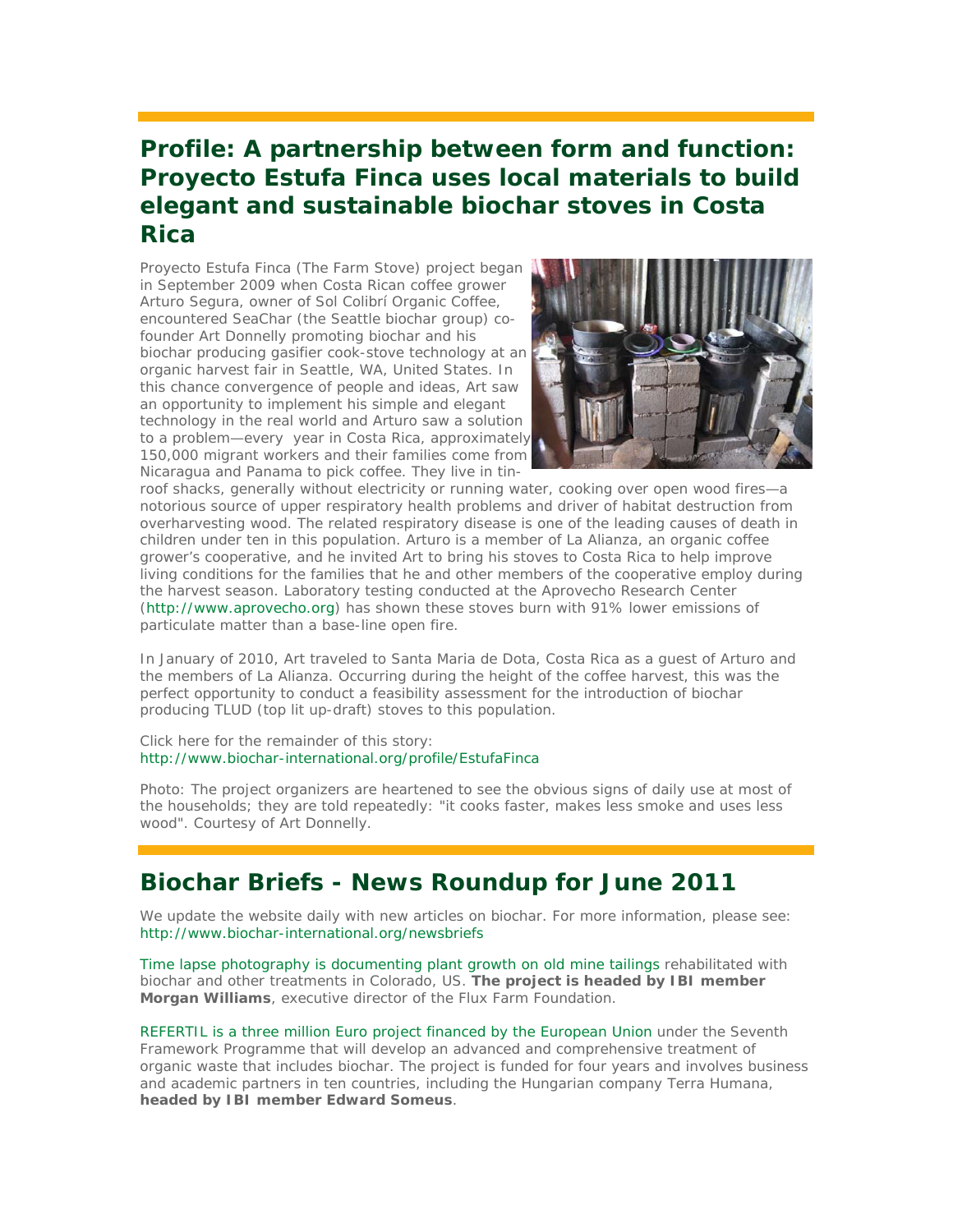Interra Energy has won 3rd prize in the 5th Annual San Diego Business Plan Competition for a biochar production system that makes "renewable natural gas". Interra was also awarded \$2,000 cash for winning the Clean Track Division of the competition. Interra is **headed by IBI member Thomas Del Monte**.

#### A winery waste biochar project is in the planning stages in New South Wales,

Australia. Murrumbidgee Irrigation and Tarac Technologies are investigating the feasibility of turning winery waste into heat, electricity and biochar. A decision is expected in November.

Public funding of \$150,000 will help support a biochar/biomass recovery project at Lakehead University in Canada. LU is partnering with Ontario Power Generation and AbitibiBowater to study possible applications for biochar left over after using forest biomass to create energy.

PL Energy, LLC of Des Moines (United States) received \$2 million from the Iowa Power Fund to install a demonstration-scale on-farm poultry litter gasification system that will produce electricity, heat for poultry barns, biochar and ammonia fertilizer. PL Energy will leverage \$3 million in matching funds for a total project cost of \$5 million.

**Under the leadership of IBI member Dr. Robert Brown**, researchers at Iowa State (United States) are combining thermal technologies like pyrolysis with biological technologies like fermentation to produce energy and co-products such as biochar.

**An article about IBI member Art Donnelly** begins: "It was his journey to find a deeper purpose in life that led a Seattle artist to craft perhaps his most important piece of work ever: a life-saving cook stove. Art Donnelly would say they are his greatest work of art, although he would never take all the credit."

Biochar stove project developer Eric Reynolds was profiled in the New York Times. Reynolds is working with World Stove to deploy biochar cookstoves in Rwanda.

Widely used in nursery pots in UK, peat is unsustainable, and the government is trying to phase it out. **IBI member Craig Sams and his company, Carbon Gold**, offer their biochar product as an effective peat substitute.

Middle school students in Puducharry, India won first place for their biochar project in a science competition and received a 300 Euro prize.

For the second year in a row, the biochar team at Heritage High School in Vancouver, Washington (United States) won a prize in the Imagine Tomorrow competition – they took first place and won \$5000.

Researchers at Baylor University in Texas, US have found that wetting biochar before applying it to soil is better for earthworms than applying it dry. The researchers also found that biochar did not affect earthworm reproduction.

**IBI member and worm farmer Wayne Wadworth** held a worm and biochar "wheelie bin" workshop at the Lismore Community Garden in Lismore, Australia. Lunch for participants was prepared using biochar woodgas cookers.

Byron Shire in New South Wales, Australia is the site of a proposed "eco park" that will include a power station that produces biochar integrated with gardens and solar power.

**IBI member and vintner Randall Grahm** is developing new techniques using biochar to produce fine wines at the Bonny Doon Vineyard in Santa Cruz, California.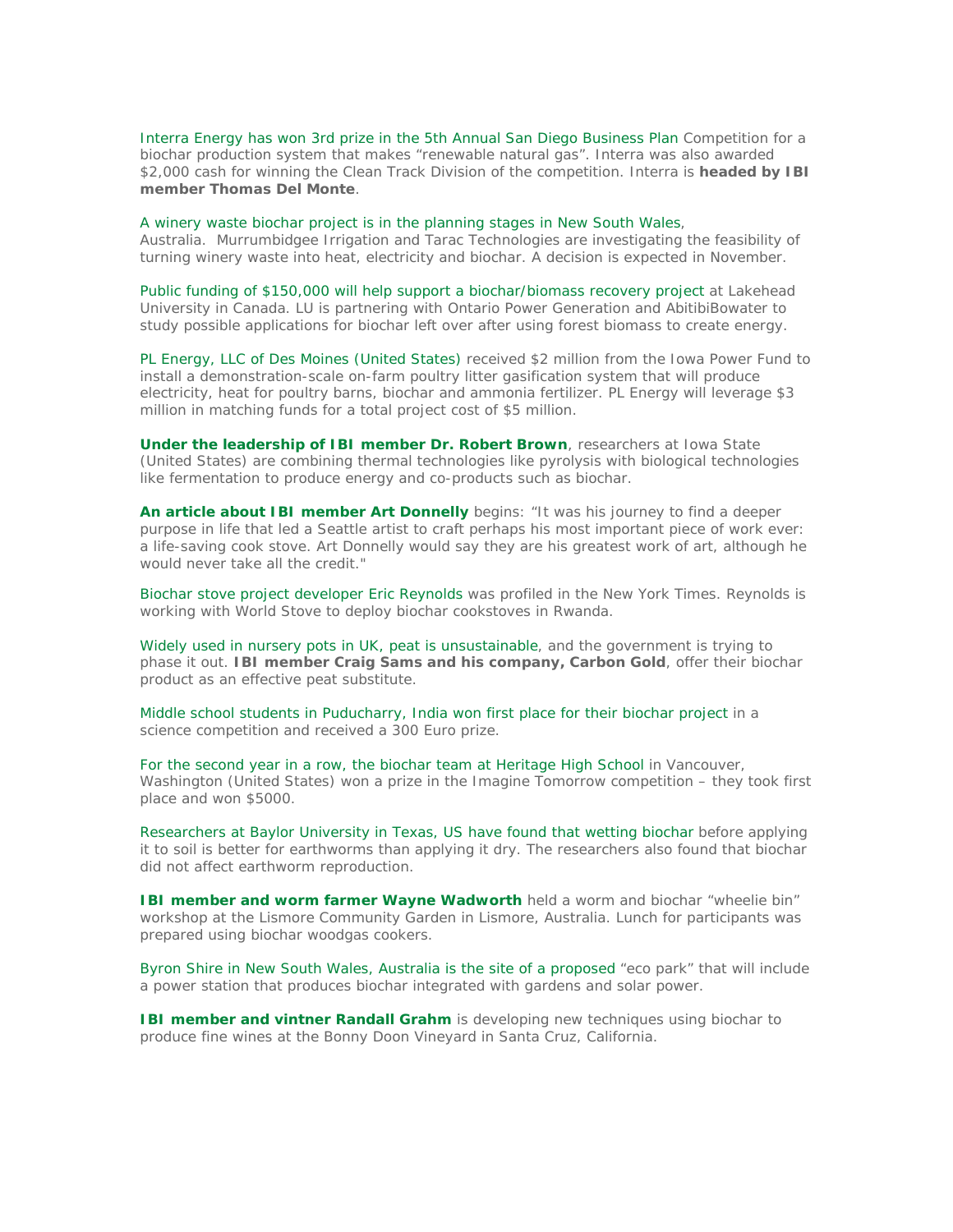# **Sustainability of Biochar Systems in Developing Countries**

Dr. N. Sai Bhaskar Reddy

CEO, GEO http://e-geo.org | http://biocharindia.com; saibhaskarnakka@gmail.com

Although the term "biochar" is a recent adoption, biochar is a very well known substance; it has been part of some of the best practices in traditional agriculture in different parts of the world. Farmers have used it for many purposes including soil fertility management. Recently it has attained greater importance because of ongoing scientific research and discoveries. Biochar is identified as one of the means for adaptation and mitigation for climate change.

In Andhra Pradesh, India, my project "Good Stoves and Biochar Communities" is developing new open source technologies for biochar production from crop residue and other waste biomass, and exploring methods of biochar application for improving fertility of soil and addressing carbon sequestration. We are specifically addressing the needs of the poorest farmers, to explore how biochar can help improve their livelihoods. In this article I would like to share some important lessons we have learned as a result of our experimentation, and make some recommendations for better progress.

First, biochar should not be viewed as a specialized product for soil amendment alone. As "Biocharculture" the scope of biochar is manifold. The broad areas of biochar use include soil management, livestock, biomass energy, water purification, green habitats, sanitation, health, etc. The value of biochar increases due to its reuse integrating with the above aspects where, for example, biochar used in sanitation is then re-used as a fertilizer.

There is a need for mass awareness of biochar, including the pros and cons, among various stakeholders. The main challenges are the availability of sustainable sources of biomass and the accessibility of efficient biomass-to-biochar conversion technologies.

To read the remainder of this article, please see: http://www.biocharinternational.org/Sustainability\_Biochar\_Systems\_DevelopingCountries

### **Opportunities in Biochar**

*Opportunities in Biochar* showcases announcements for the public to apply for funding, jobs, publications, conferences, etc. These announcements are also posted on the IBI website in two places: Biochar Updates and the Member Bulletin Board.

*Submit abstract for conference*: The European Biochar Symposium 2011 will be held in Halle/ Saale, Germany September 26 – 27th. **Abstracts in English are accepted through August 1, 2011** (with preference to early submissions). More information is available at: website: www.landw.uni-halle.de/biochar2011.

*Submit abstract for conference*: The Biochar Symposium at the EuroSoil 2012 Conference (Bari, Italy): will be held July 2 – 6, 2012. **Abstract deadline is Oct. 10, 2011**. More information is available at:

http://www.biochar-international.org/node/2623.

New job opportunities and PhD postings are updated at: http://www.biochar-international.org/network/jobs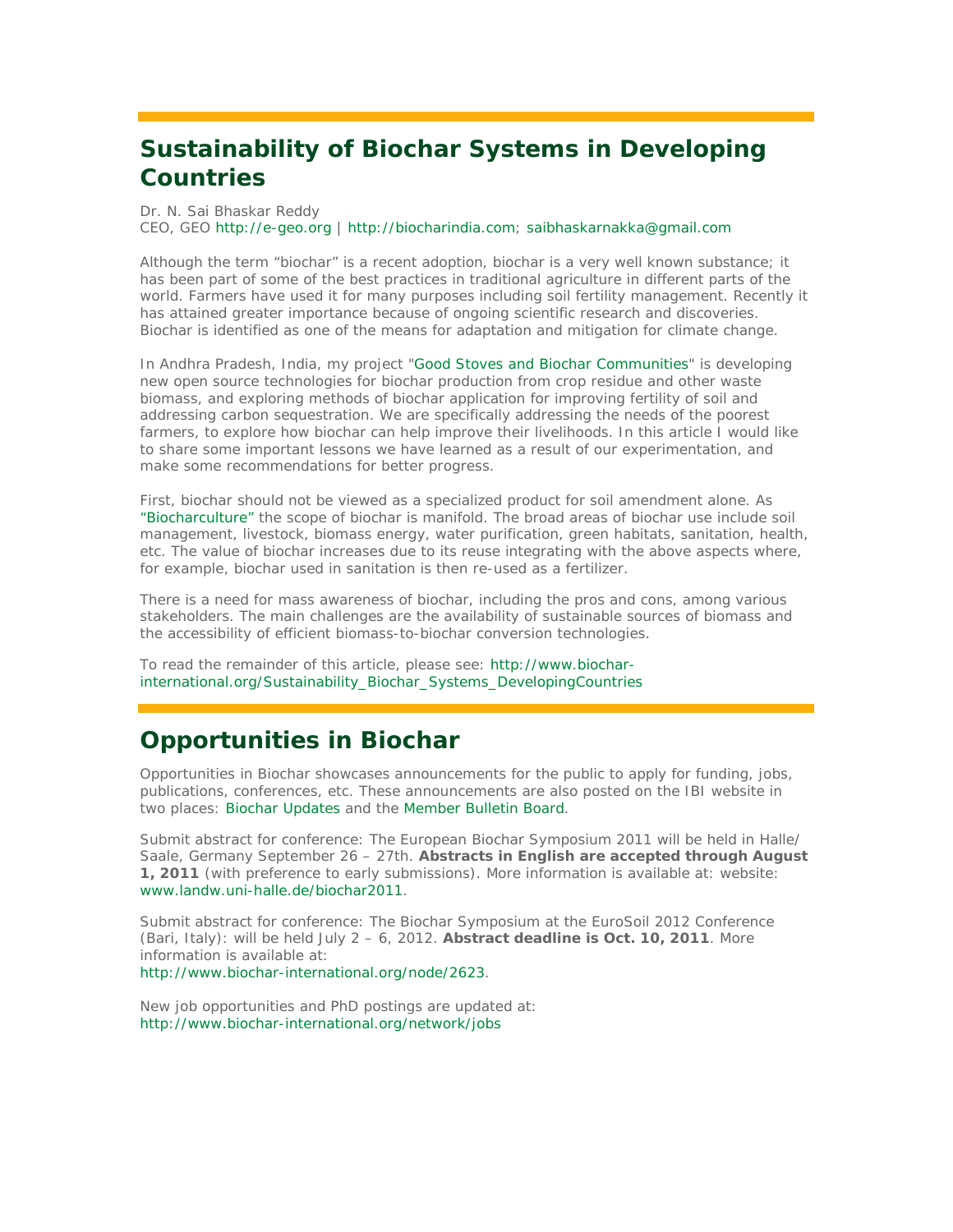## **Upcoming Calendar Events**

July 6 – 8: International Conference on Dryland ecosystem functioning and resilience: integrating biophysical assessment with socio-economic issues; Location Alghero, Italy; more information www.uniss.it/nrd/drylandsconference.

July 26 – 27: Biomass '11: Renewable Power, Fuels, and Chemicals Conference; Location Grand Forks, ND, United States; more information http://www.undeerc.org/Biomass11.

August 7 – 12: 2011 BEF Camp at NESFI (New England Small Farm Institute): Gasifier Stoves, Biochar, CHAB (Combined Heat and Biochar), and More…; Location Belchertown, Massachusetts, United States; more information http://www.biocharinternational.org/node/2594

August 28 – September 1: 242nd ACS National Meeting and Exhibition (featuring session: Black Carbon and Biochar for Soil Fertility and Carbon Sequestration); Location Denver, CO, United States; more information http://portal.acs.org.

August 30 – September 1: Farm Progress 2011; Location Decatur IL, United States; more information http://www.farmprogressshow.com/main.aspx.

September 7 – 9: Global Soil Partnership (GSP) for Food Security and Climate Change Adaptation and Mitigation Launch; Location Rome, Italy; more information http://www.biochar-international.org/node/2470.

September 15 – 18: 2nd Asia-Pacific Biochar Conference (APBC2011); Location Kyoto, Japan. Register now: **early bird registration ends July 1st**; more information (and registration): http://apbc2011.com.

September 20 – 23: Biochar and New Green Agriculture in China; Location Nanjing, China; more information

http://www.biochar-international.org/node/2568

September 26 – 27: European Biochar Symposium 201; Location Halle/Saale, Germany; more information http://www.biochar-international.org/node/2468

September 26 – 30: Stove and CHAB Camp (Combined Heat and Biochar); Location Zamorano University, Honduras; more information: http://www.biochar-international.org/node/2205

See the IBI Calendar page for more events. To add an event to the calendar, send the information to info@biochar-international.org.

### **Regional Biochar Group Updates**

To read more on regional and national biochar groups, please see IBI's website at: www.biochar-international.org/network/communities. This month features updates from Warren Biochar (Australia), the Illinois Biochar Group (United States), and the Pioneer Valley Biochar Initiative (United States).

#### **Warren Biochar**

Warren Biochar is a new group that works in South West Australia's Tall Tree Country and consists of around 40 members who have a wide range of occupations and expectations around biochar including: forestry, sawmills, blue-gum plantations, organic fruit orchards, potato and vegetable growers, and beef farmers. For more information on the group's activities, please see: http://www.biochar-international.org/warren.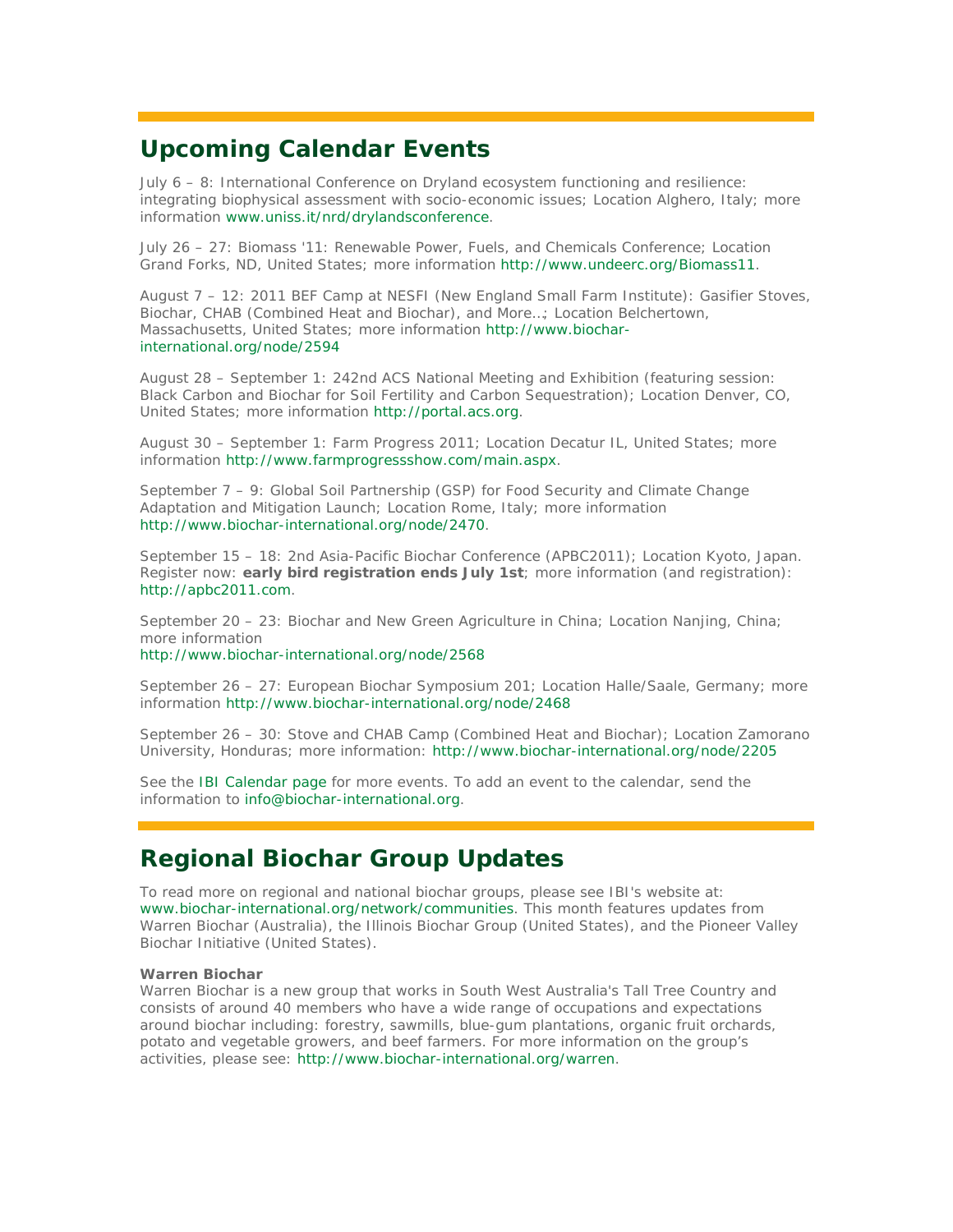#### **The Illinois Biochar Group (IBG)**

The Illinois Biochar Group (IBG) met on June 9, 2011, at the Illinois Sustainable Technology Center on the campus of the University of Illinois at Urbana-Champaign. A brief summary of the meeting, power point presentations from several of the talks, and photos from the stove/gasifier demonstration are now archived on IBG's new website: www.biochar.illinois.edu.

#### **The Pioneer Valley Biochar Initiative (PVBI)**

Members of the PVBI had a presentation on biochar on the Springfield public TV station (WGBY) which is now available online at: http://vimeo.com/24236192. Additionally, the group had a visit from Jean Claude Bacle from Rimoski, Quebec who is a potential source of biochar and they are arranging a shipment of two tons of this product to the New England Small Farm Institute (NEFSI). PVBI is attempting to arrange characterization and analysis of this product and to initiate tests for agricultural activity. Additionally, PVBI is looking for more contacts in Canada to further interactions and cooperation. More information is available at: http://pvbiochar.org.

### **Recently Published Biochar Research**

IBI tracks all published research on biochar and includes it in our online bibliography: www.biochar-international.org/biblio. The following articles were added in the last month. Please visit the website bibliography for more information on any of these articles. Due to copyright, we cannot provide full copies of articles unless we have permission from the publisher. If you have published work that is not included, please email us at: info@biocharinternational.org.

Bird, Michael I., Wurster Christopher M., Silva Pedro De Paula H, Paul Nicholas A, and de Nys Rocky (2011). Algal biochar: effects and applications. Global Change Biology: Bioenergy, 06/2011.

Brewer, Catherine E., Unger Rachel, Schmidt-Rohr Klaus, and Brown Robert C. (2011). Criteria to Select Biochars for Field Studies based on Biochar Chemical Properties. BioEnergy Research. 06/2011, Volume 4, Number 2.

Bruun, E. W., Müller-Stöver D., Ambus P., and Hauggaard-Nielsen H. (2011). Application of biochar to soil and N2O emissions: potential effects of blending fast-pyrolysis biochar with anaerobically digested slurry. European Journal of Soil Science. 06/2011.

Chien, Chuan Chi, Huang Ying Pin, Sah Jy Gau, Cheng Wen Jie, Chang Ru Yan, and Lu Yueh Shih (2011). Application of Rice Husk Charcoal on Remediation of Acid Soil. Journal Materials Science Forum. 06/2011. Volume Energy, Environment and Biological Materials: 685, p.169- 180.

Downie, Adriana E., Zwieten Lukas Van, Smernik Ronald J., Morris Stephen, and Munroe Paul R. (2011). Terra Preta Australis: Reassessing the carbon storage capacity of temperate soils. Agriculture, Ecosystems and Environment. Volume 140, p.137–147.

E R Graber, L Tsechansky, J Khanukov (2011). Sorption, Volatilization, and Efficacy of the Fumigant 1,3-Dichloropropene in a Biochar-Amended Soil. Journal of the Soil Science Society of America. 06/2011.

Harvey, Omar R., Herbert Bruce E., Rhue Roy D., and Kuo Li-Jung (2011). Metal Interactions at the Biochar-Water Interface: Energetics and Structure-Sorption Relationships Elucidated by Flow Adsorption Microcalorimetry. Environ. Sci. Technol, 06/2011.

OA, Knowles, BH Robinson, A Contangelo, and L. Clucas (2011). Biochar for the mitigation of nitrate leaching from soil amended with biosolids. Sci Total Environ, 05/2011.